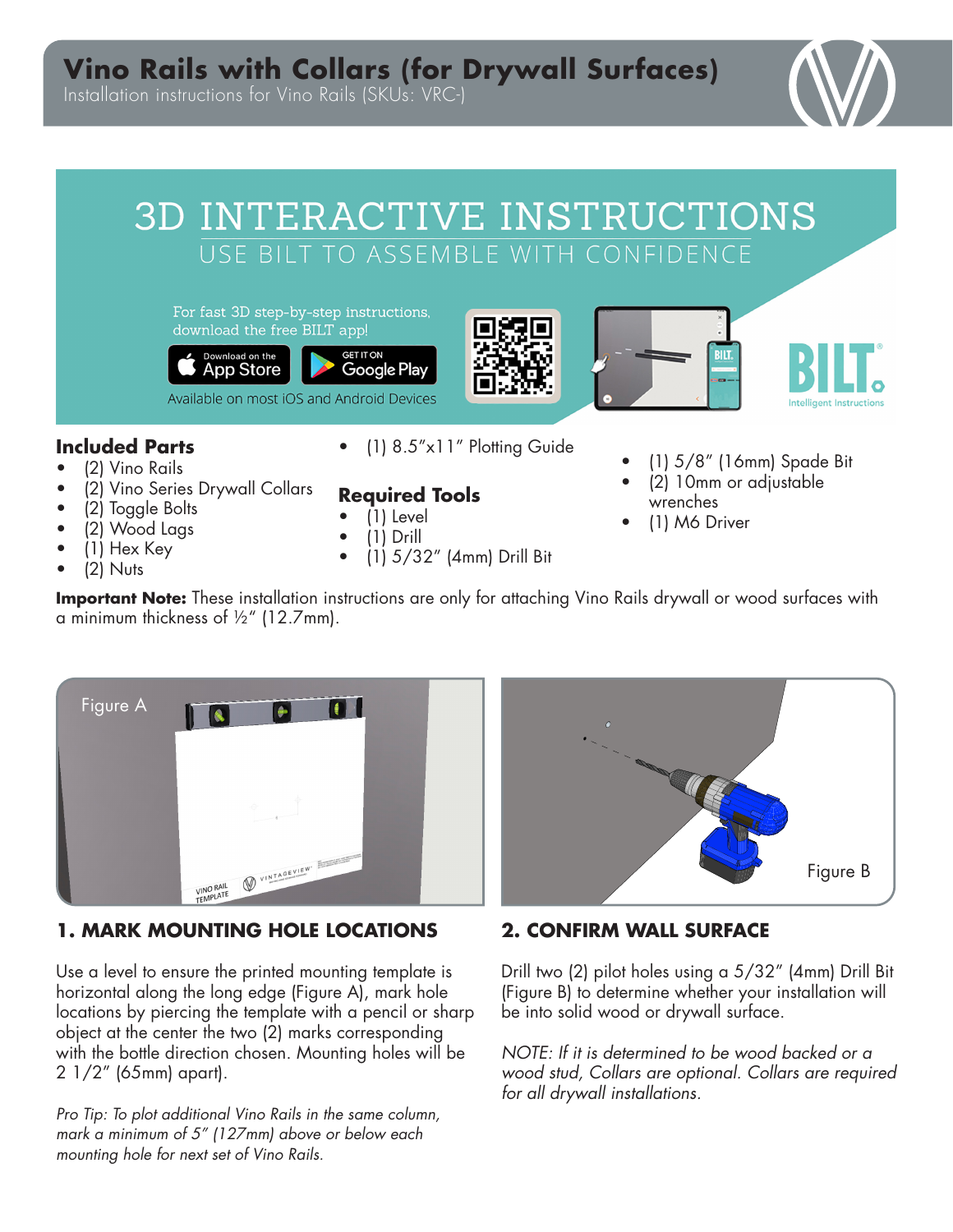## **Instructions: Vino Rails for Drywall Surfaces (VRC)**



## **3. DRILL MOUNTING HOLES**

Us the 5/8" Spade Bit to create mounting holes.

*If one or both of the locations is backed by a wood stud, flip to last page for Steps w3-w4.* 

## **4. ASSEMBLE VINO RAILS**

#### **For drywall only**

Thread one (1) Expanding Bolt onto one (1) Toggle Bolt followed by the Drywall Collar. The Expanding Bolt should face inward, toward the Collar. Then thread the Vino Rail onto the Toggle Bolt.

Us the 5/8" Spade Bit to create mounting holes.

## **5. INSTALL VINO RAILS**

#### **For drywall only**

Push the Toggle Bolt through the mounting hole until the Expanding Bolt snaps open. Stabilize the Bolt by lightly pulling toward the wall.

*Important: If the Toggle Bolt does not fully expand, the Rails may come out of the wall.*

While lightly pulling the Vino Rail with one hand, twist the rack clockwise until firmly hand tightened, taking care not to overtighten. Ensure the Rail remains in the desired position.

Repeat the previous steps to install the remaining Vino Rail.





*If one or both of the locations is backed by a wood stud, flip to last page w3-w4.* 

Use a level to ensure both Rails are level.

#### **6. ADD WINE**

Only the good stuff.